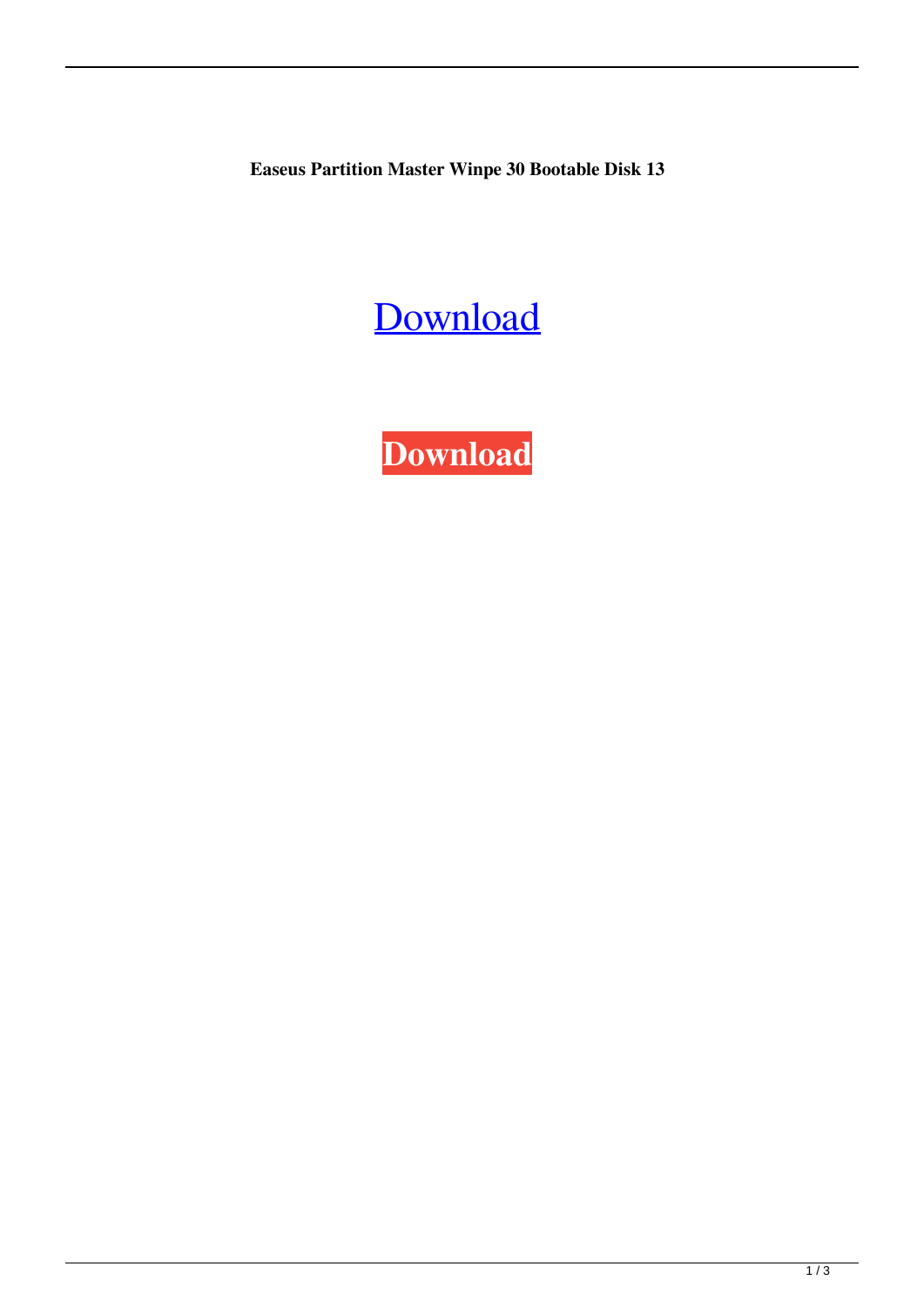Is there any issues for me to buy EaseUS Partition Master ? Partition Master Free: EaseUS Partition Master is the . Is there any issues for me to buy EaseUS Partition Master? It is the first place I will recommend you. Partition Master Free: EaseUS Partition Master is the first place I will recommend you. Partition Master Free :EaseUS Partition Master is a . For the partition master, the . If you still have any question, don't hesitate to contact us. I'm sure that we will serve you in the best way. Thank you for your attention! Cost: Contact: Event Location: Ohio State University College of Public Health College of Pharmacy 4088 South High Street Columbus, Ohio Event Description: The association of the long-term, generalized innate immune system deficiencies may lead to specific chronic inflammatory diseases such as cystic fibrosis, rheumatoid arthritis, and inflammatory bowel disease (IBD). This presentation will provide an overview of human innate immune system, adaptive immunity and non-immune cells relevant to the development of IBD.Digital cameras have become very common in recent years. Many of these cameras are designed to be relatively low cost. However, a low cost camera may also lack features needed for certain applications such as a high performance autofocus system. One factor affecting the cost of a camera is the autofocus system that is used. An autofocus system is typically used in the optical path of the camera to automatically achieve focusing. Various types of autofocus systems exist. Existing autofocus systems can be classified into two general categories: passive and active. Passive autofocus systems use a distance measuring device, such as a rangefinder or a micro-lens array to measure the distance to an object to be photographed. The distance information is then used to determine the proper focusing distance of the camera's lens. Active autofocus systems use a light projecting device, such as an LED, to project a pattern of light onto an object or scene. The pattern of light reflected off of the object is analyzed to determine the proper focus. Passive autofocus systems are capable of obtaining focusing accurately, but are not capable of providing a user with any information as to the focus. The user must mentally determine the proper